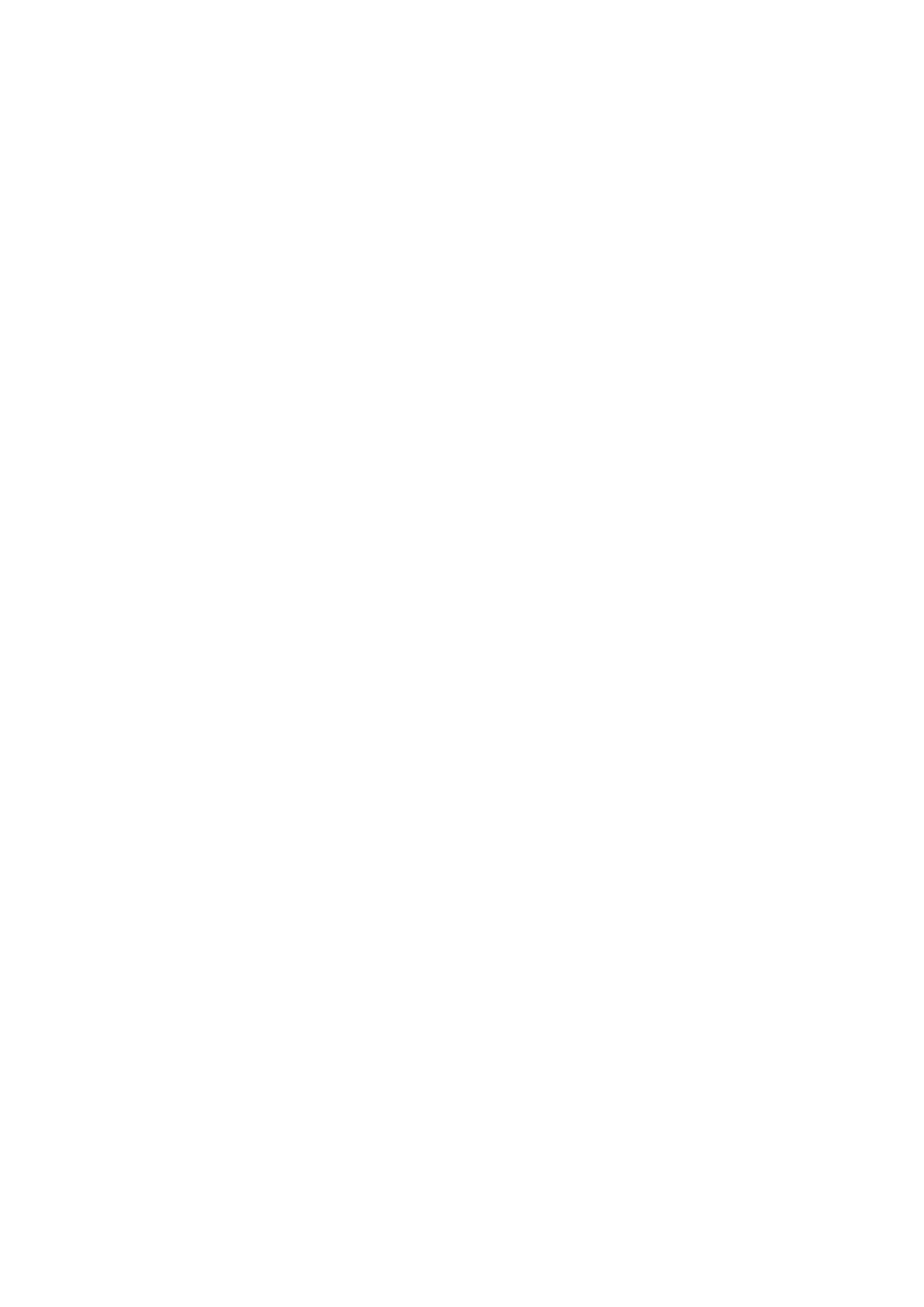

### **DRAFT HEALTH INSURANCE (PERFORMERS LIST FOR GENERAL MEDICAL PRACTITIONERS) (AMENDMENT) (JERSEY) REGULATIONS 201-**

#### **REPORT**

The proposed amendments update the Health Insurance (Performers List for General Medical Practitioners (Jersey) Regulations 2014 to facilitate the introduction of trainees into general practice in Jersey. Without the amendments to the Regulations, trainees would not be permitted to access the Health Insurance Fund for the purpose of claiming medical benefit and prescribing. This would restrict established practices in hosting them.

The Regulations state that any medical practitioner in general practice in Jersey has to be on the Performers List if they are to be permitted to access the Health Insurance Fund (for the purposes of claiming rebates for consultations and for prescription fees).

At present, there is no provision for doctors who wish to qualify as G.P.s, known as Specialty Trainees and Foundation Year 2 trainees, to be on the List. Therefore a change to the legislation is required for this to occur.

A Foundation Year 2 doctor is someone in their second year of the post-graduate programme, which may include time training in general practice. These doctors then apply to enter a specialist training scheme. A Specialist Trainee in general practice is someone on a programme training to become an accredited G.P.

There is an appetite amongst trainees who are already in rotation within secondary care, as part of the structured G.P. training programme, to undertake a general practice placement on the Island with a view to becoming Jersey G.P.s upon completion of training. There have also been historic requests to complete training on-Island. In addition, there is a will amongst G.P. practices to host Foundation Year 2 trainees and Specialty Trainees, with a number of G.P.s currently committed to undertaking the appropriate training to accommodate them.

The major restriction to practices offering to host one of the trainees is the ability to access the Health Insurance Fund rebate. This restriction would be lifted should the Regulations be amended to incorporate trainees on a temporary basis. Practices will offer appointments with the trainees at a reduced rate, making patient access more affordable. Without access to the health insurance rebate, this would not be possible. Offering appointments with the trainees will also create more appointments with the substantive G.P.

The draft amendment enables trainees to be permitted temporary approval as a performer for the purpose of accessing the Health Insurance Fund.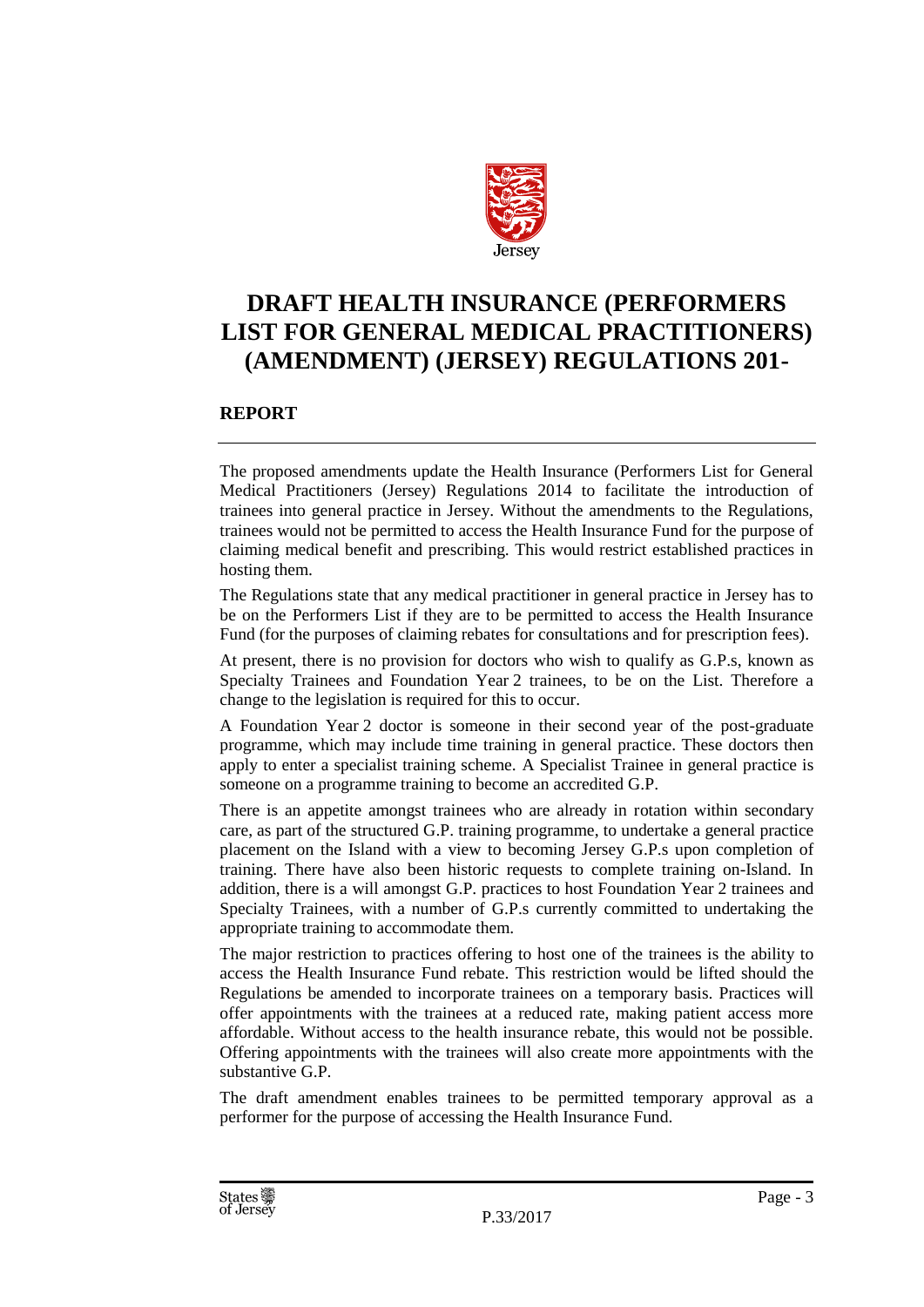#### **Financial and manpower implications**

There are no additional financial or manpower implications for the States arising from the adoption of these draft Regulations.

#### **Collective responsibility under Standing Order 21(3A)**

The Council of Ministers has a single policy position on this proposition, and as such, all Ministers, and the Assistant Ministers for Health and Social Services, are bound by the principle of collective responsibility to support the proposition, as outlined in the Code of Conduct and Practice for Ministers and Assistant Ministers [\(R.11/2015](http://www.statesassembly.gov.je/AssemblyReports/2015/R.11-2015.pdf) refers).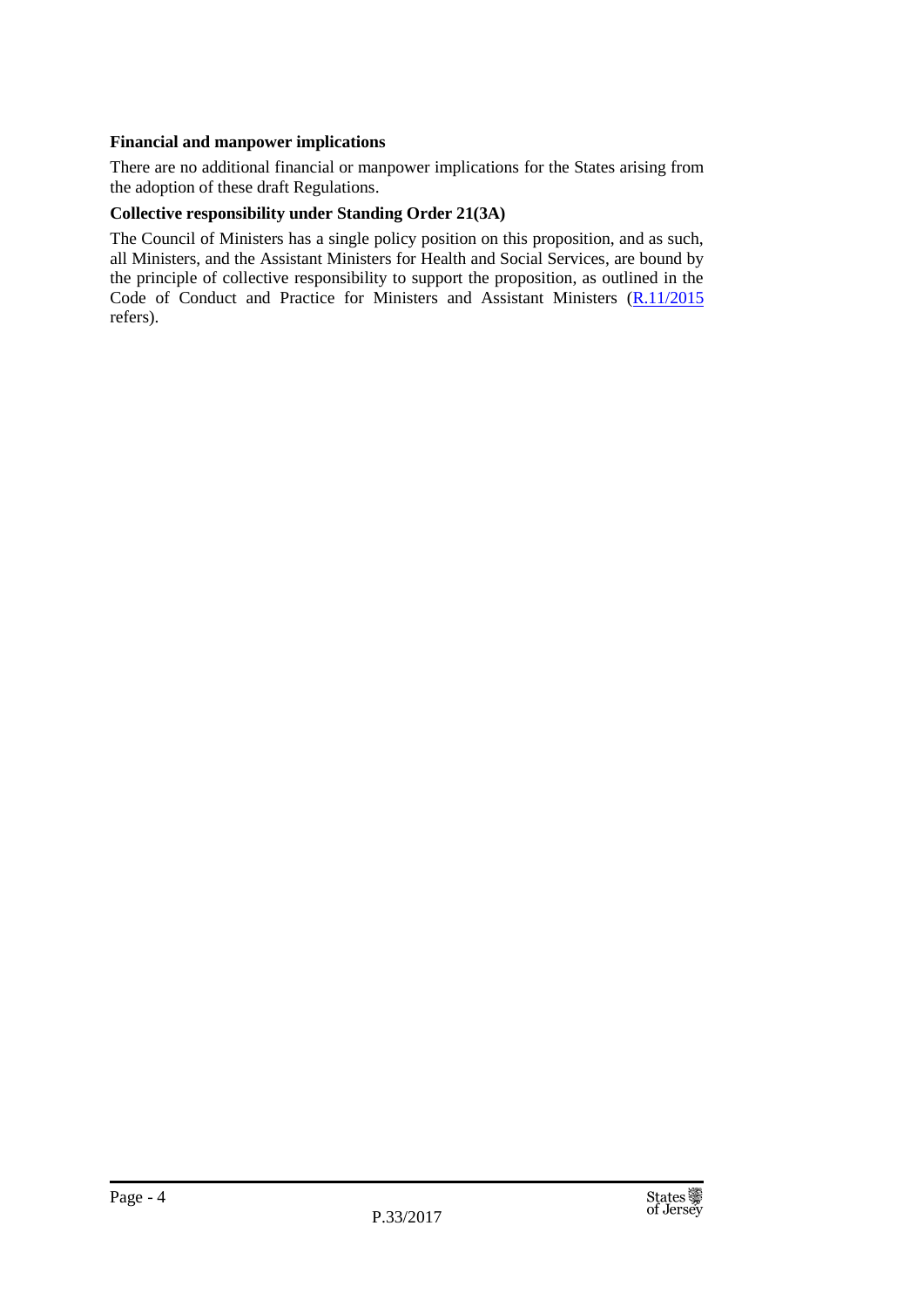#### **Explanatory Note**

These draft Regulations would amend the Health Insurance (Performers List for General Medical Practitioners) (Jersey) Regulations 2014 (the "principal Regulations"), to enable the inclusion on the performers list of 2 kinds of doctors ("GP specialty trainees" and "Foundation Year 2 doctors", referred to together, for the purposes of these Regulations, as "GP trainees": *Regulation 2(1)*) who are in training in Jersey for general practice, under the supervision of qualified GPs (referred to as "GP trainers": again, defined by *Regulation 2(1)*). Inclusion on the performers list brings access to the health insurance fund, by virtue of Article 26(1A) of the Health Insurance (Jersey) Law 1967, under which a medical practitioner must be approved by the Minister for Social Security for the purposes of payment of medical benefit under that Law.

*Regulation 1* is an interpretation provision. *Regulation 2(2)* corrects a minor defect in the drafting of the principal Regulations (the reference mentioned in Regulation 2(3) should be to an impairment of, or concern regarding, fitness to practise, rather than fitness to practise in itself).

*Regulation 3(b)* amends Regulation 3(3) of the principal Regulations to require the performers list to contain a statement, where such is the case, that a performer is either a GP specialty trainee or a Foundation Year 2 doctor.

*Regulations 3(a), 4 and 5* amend Regulations 3, 4 and 6 of the principal Regulations respectively, to disapply, in relation to all GP trainees, requirements for inclusion on the performers list which relate to registration on the UK practitioners register or General Practitioner Register. (Doctors who are not yet qualified as general practitioners would not be able to fulfil these requirements.)

Under new Regulation 11A of the principal Regulations (to be inserted by *Regulation* 6) a GP trainee may be included on the performers list for a limited period, of not less than 6 months and not more than 2 years in total, which must be within the period of 2 years beginning with the date of acceptance of the application for inclusion on the list.

A GP trainee must give an undertaking not to perform any primary medical service except under supervision of his or her GP trainer (this requirement is inserted as a new paragraph 4A of Schedule 1 to the principal Regulations, by *Regulation 8(d)*). A breach of such an undertaking will result in removal of the GP trainee from the performers list, under the new provision to be added by *Regulation 7* to Regulation 29 of the principal Regulations.

*Regulation 8(a) to (c)* adjusts provisions in Schedule 1 to the principal Regulations (which set out what an application for inclusion on the performers list must contain) to accommodate applications by persons who are GP trainees.

*Regulation 9* gives the title by which these Regulations may be cited and provides for them to come into force 7 days after the day on which they are made.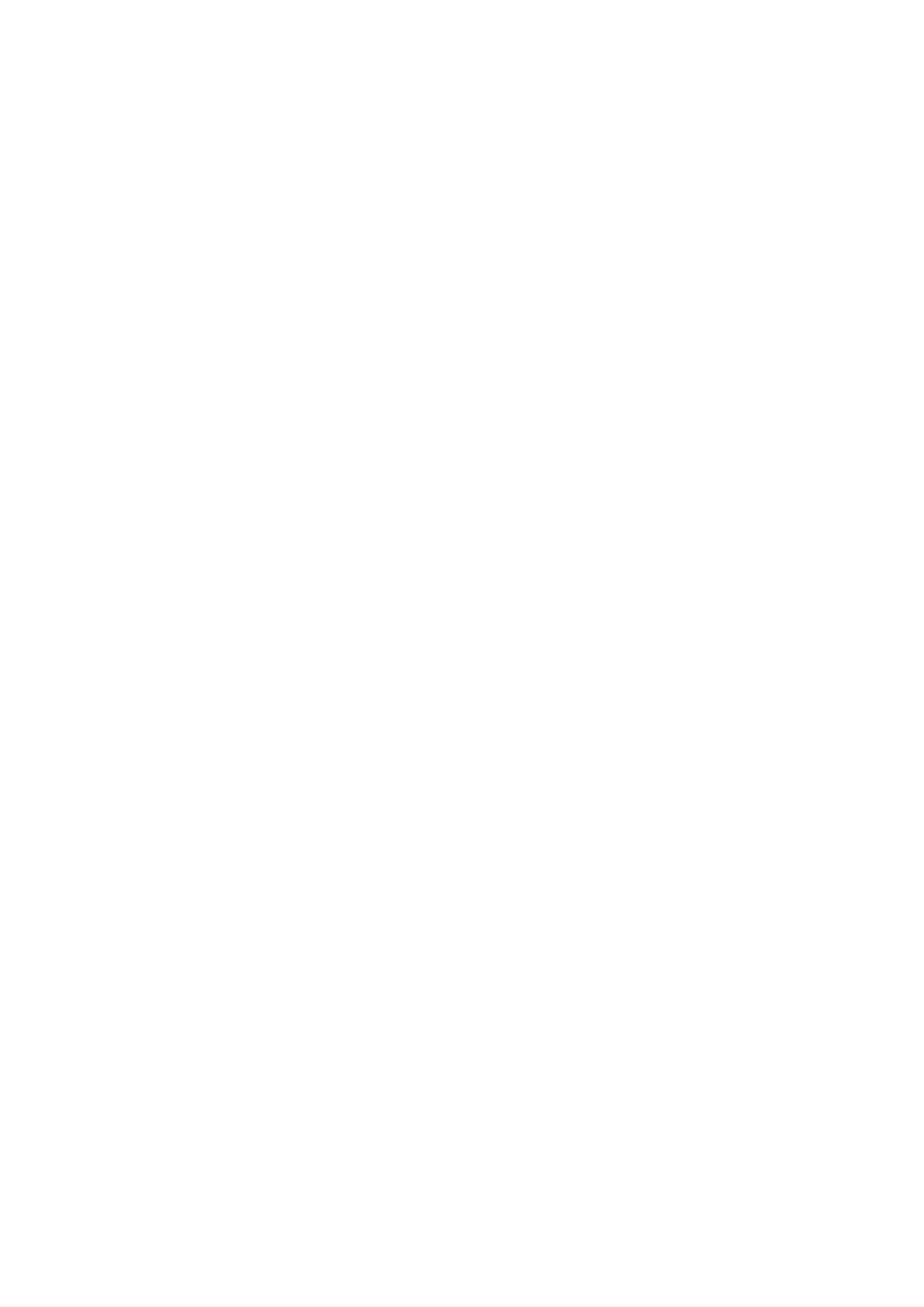

## **DRAFT HEALTH INSURANCE (PERFORMERS LIST FOR GENERAL MEDICAL PRACTITIONERS) (AMENDMENT) (JERSEY) REGULATIONS 201-**

#### **Arrangement**

#### **Regulation**

| 1              |  |
|----------------|--|
| $\overline{2}$ |  |
| 3              |  |
| $\overline{4}$ |  |
| 5              |  |
| 6              |  |
| 7 <sup>7</sup> |  |
| 8              |  |
| $\mathbf Q$    |  |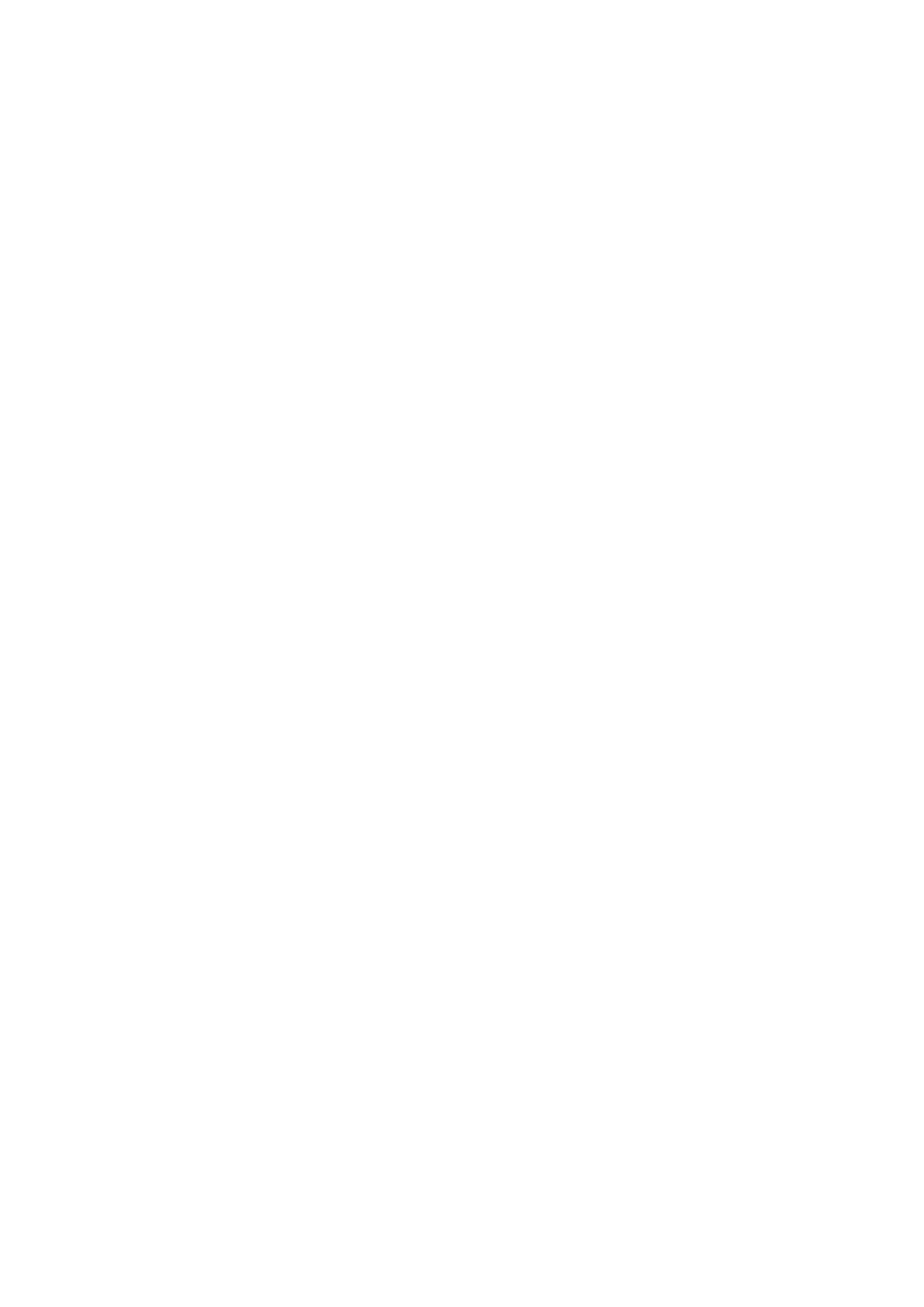

## **DRAFT HEALTH INSURANCE (PERFORMERS LIST FOR GENERAL MEDICAL PRACTITIONERS) (AMENDMENT) (JERSEY) REGULATIONS 201-**

*Made [date to be inserted] Coming into force [date to be inserted]*

**THE STATES**, in pursuance of Article 27A of the Health Insurance (Jersey) Law 1967<sup>1</sup>, and following consultation by the Minister for Health and Social Services in accordance with paragraph (13) of that Article, have made the following Regulations –

#### <span id="page-8-0"></span>**1 Interpretation**

In these Regulations, a reference to a Regulation by number and without more is a reference to the Regulation of the same number in the Health Insurance (Performers List for General Medical Practitioners) (Jersey) Regulations 2014<sup>2</sup> .

#### <span id="page-8-1"></span>**2 Regulation 1 amended**

- (1) In Regulation  $1(1)$ 
	- (a) after the definition "equivalent list" there shall be inserted the following definition –

" 'Foundation Year 2 doctor' means a registered medical practitioner who has a licence to practise and is participating in the second year of a 2 year postgraduate foundation programme, part of which includes being trained in general practice by a GP trainer;";

(b) after the definition "General Practitioner Register" there shall be inserted the following definitions –

" 'GP specialty trainee' means a registered medical practitioner who has a licence to practise and who is being, or is to be, trained in general practice by a GP trainer;

'GP trainee' means –

- (a) a GP specialty trainee; or
- (b) a Foundation Year 2 doctor,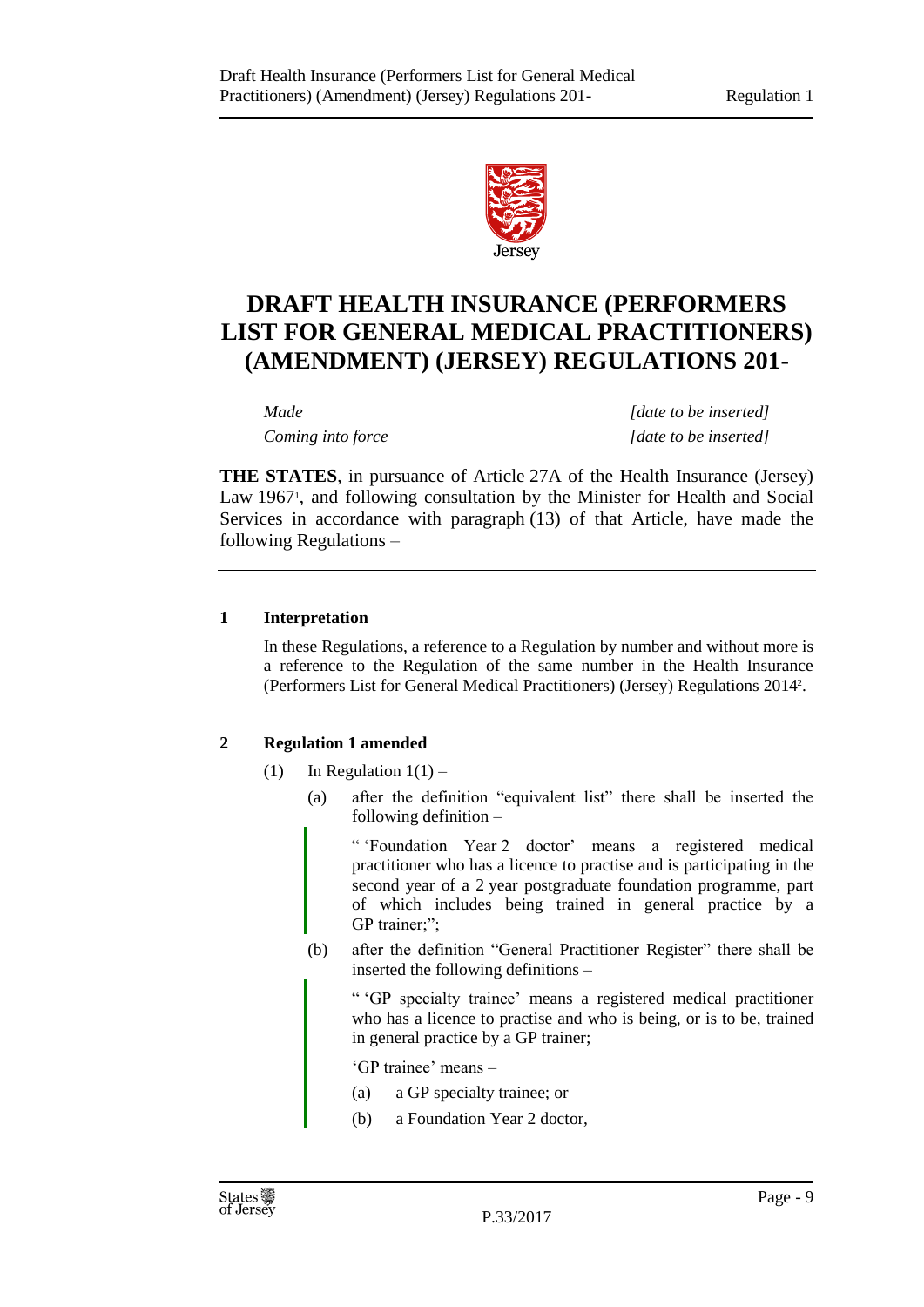as the case may be;

'GP trainer' means –

- (a) in relation to any GP trainee, a registered medical practitioner whose name is included in the General Practitioner Register and who is approved by the General Council under section 34I(1)(c) of the Medical Act 1983 for the purposes of providing training to such a trainee; or
- (b) in relation to a Foundation Year 2 doctor, a person who is approved, by the body known as Health Education England and established under section 96 of the Care Act 2014 of the United Kingdom, for the purpose of supervising doctors in training for general practice;".
- (2) In Regulation 1(3) after the words "reference to" there shall be inserted the words "any impairment of, or concern regarding,".

#### <span id="page-9-0"></span>**3 Regulation 3 amended**

In Regulation  $3(3)$  –

- (a) at the beginning of sub-paragraph (b) there shall be inserted the words "except in the case of a GP trainee,";
- (b) after that sub-paragraph there shall be inserted the following subparagraph –

"(ba) if the performer is either a GP specialty trainee or a Foundation Year 2 doctor, a statement to such effect;".

#### <span id="page-9-1"></span>**4 Regulation 4 amended**

In Regulation 4 at the beginning of paragraph (b) there shall be inserted the words "(other than a GP trainee)".

#### <span id="page-9-2"></span>**5 Regulation 6 amended**

In Regulation 6(b) after the words "the applicant" there shall be inserted the words "(being a person other than a GP trainee)".

#### <span id="page-9-3"></span>**6 Article 11A inserted**

After Regulation 11 there shall be inserted the following Regulation –

#### **"11A Limited period of inclusion for GP trainees**

(1) A GP trainee whose application for inclusion in the performers list has been accepted shall be included in that list (subject to Part 4) for a period of not less than 6 months, and not more than 2 years, in total.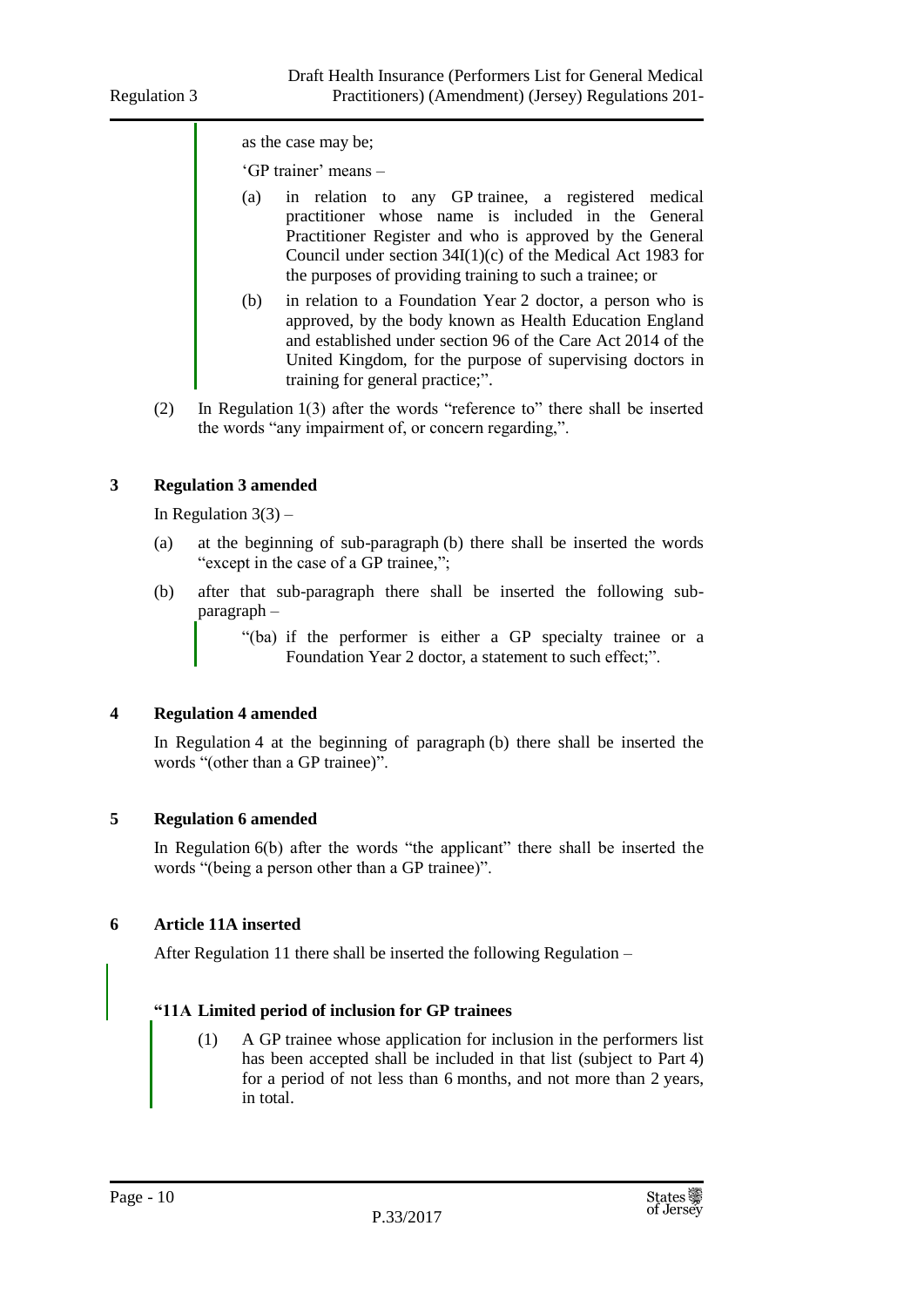(2) The period of inclusion mentioned in paragraph (1) need not be continuous but shall in no case exceed the period of 2 years beginning with the date of acceptance of the application.".

#### <span id="page-10-0"></span>**7 Regulation 29 amended**

At the end of Regulation 29 there shall be added the following paragraph –

"(3) The Medical Director must decide to remove from the performers list a performer who is a GP trainee, upon any breach by the performer of the undertaking given by him or her in accordance with paragraph 4A of Schedule 1.".

#### <span id="page-10-1"></span>**8 Schedule 1 amended**

In Schedule 1 to the Health Insurance (Performers List for General Medical Practitioners) (Jersey) Regulations 2014<sup>3</sup> –

- (a) in paragraph 2, for sub-paragraphs (1) and (2) there shall be substituted the following sub-paragraphs –
	- " $(1)$  Every application shall contain
		- (a) the applicant's full name and residential address (being, in the case of an application by any person other than a GP trainee, the name and address with which the applicant is registered in the UK practitioners register);
		- (b) the applicant's gender and date of birth;
		- (c) the applicant's telephone number and email address; and
		- (d) a full description of the applicant's medical qualifications, including the institution which awarded such qualifications.
	- (2) Every application (except an application by a person who is a GP trainee) shall contain, in respect of the applicant's registration in the United Kingdom –
		- (a) the registration number assigned to the applicant in respect of his or her registration in the UK practitioners register;
		- (b) the date of first registration of the applicant in the UK practitioners register;
		- (c) the date by which the applicant is next due, in accordance with Regulations under section  $32(1)(c)$  of the Medical Act 1983, to pay a retention fee in respect of the retention of the applicant's name in the UK practitioners register; and
		- (d) the applicant's next submission date, of which the applicant has been given notice in accordance with regulation 6 (revalidation) of the General Medical Council (Licence to Practise and Revalidation) Regulations Order of Council 2012.";
- (b) after paragraph 2(4) there shall be inserted the following paragraph
	- "(4A) An application by a person who is a GP trainee shall provide the name and practice address of the person's GP trainer.";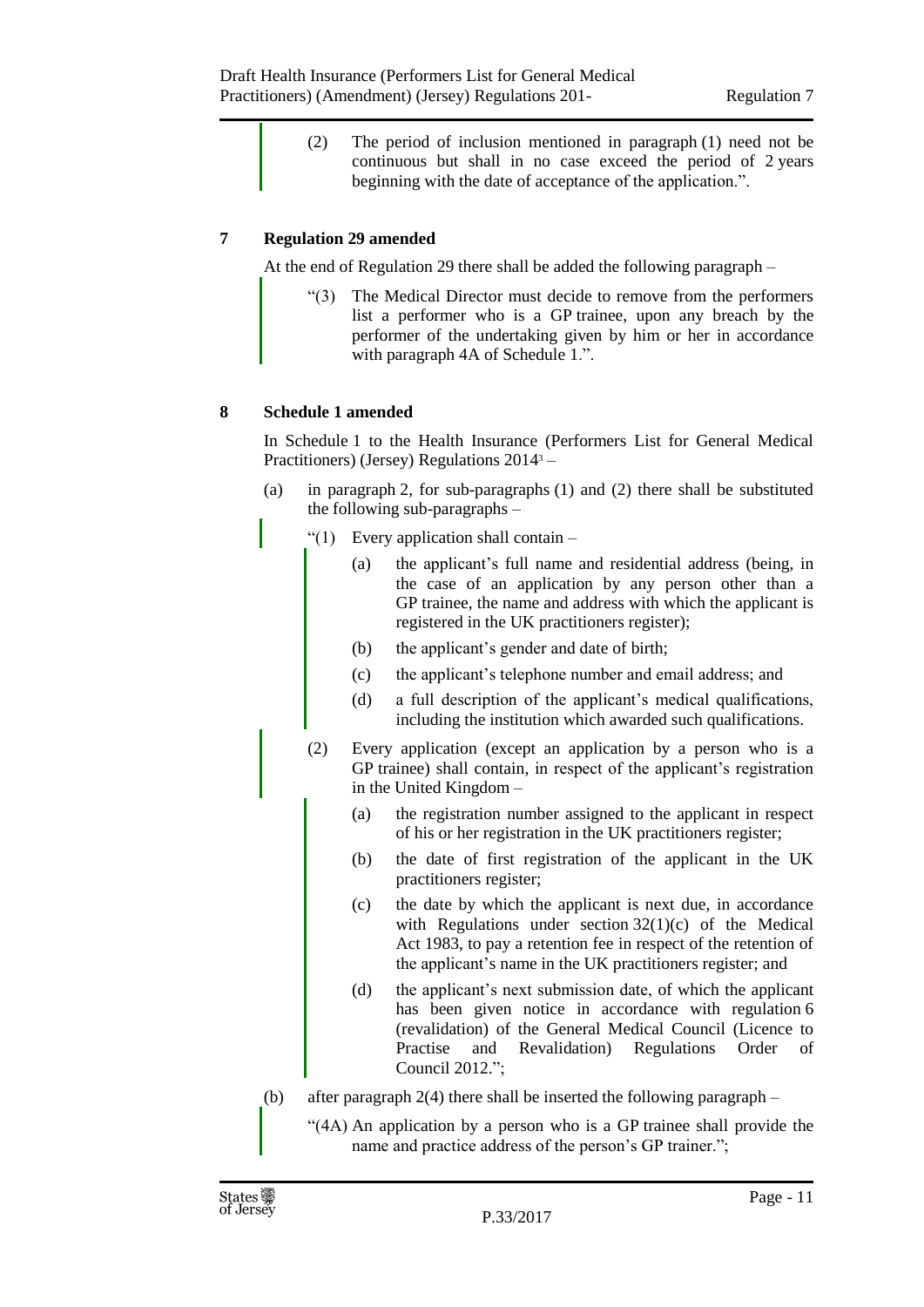(c) for the text of paragraph 3 there shall be substituted the following  $-$ 

"The application must be accompanied by a certificate issued by the registrar of the General Council under section 34A of the Medical Act 1983 and certifying that –

- (a) the applicant is registered in the UK practitioners register; and
- (b) (except in the case of an applicant who is a GP trainee) that the applicant is registered in the General Practitioner Register.";
- (d) after paragraph 4 there shall be inserted the following paragraph –

#### **"4A Undertaking by GP trainees**

An application by a person who is a GP trainee must be accompanied by an undertaking that the person will not perform any primary medical services except when acting for and under the supervision of the person's GP trainer.".

#### <span id="page-11-0"></span>**9 Citation and commencement**

These Regulations may be cited as the Health Insurance (Performers List for General Medical Practitioners) (Amendment) (Jersey) Regulations 201- and shall come into force 7 days after the day on which they are made.